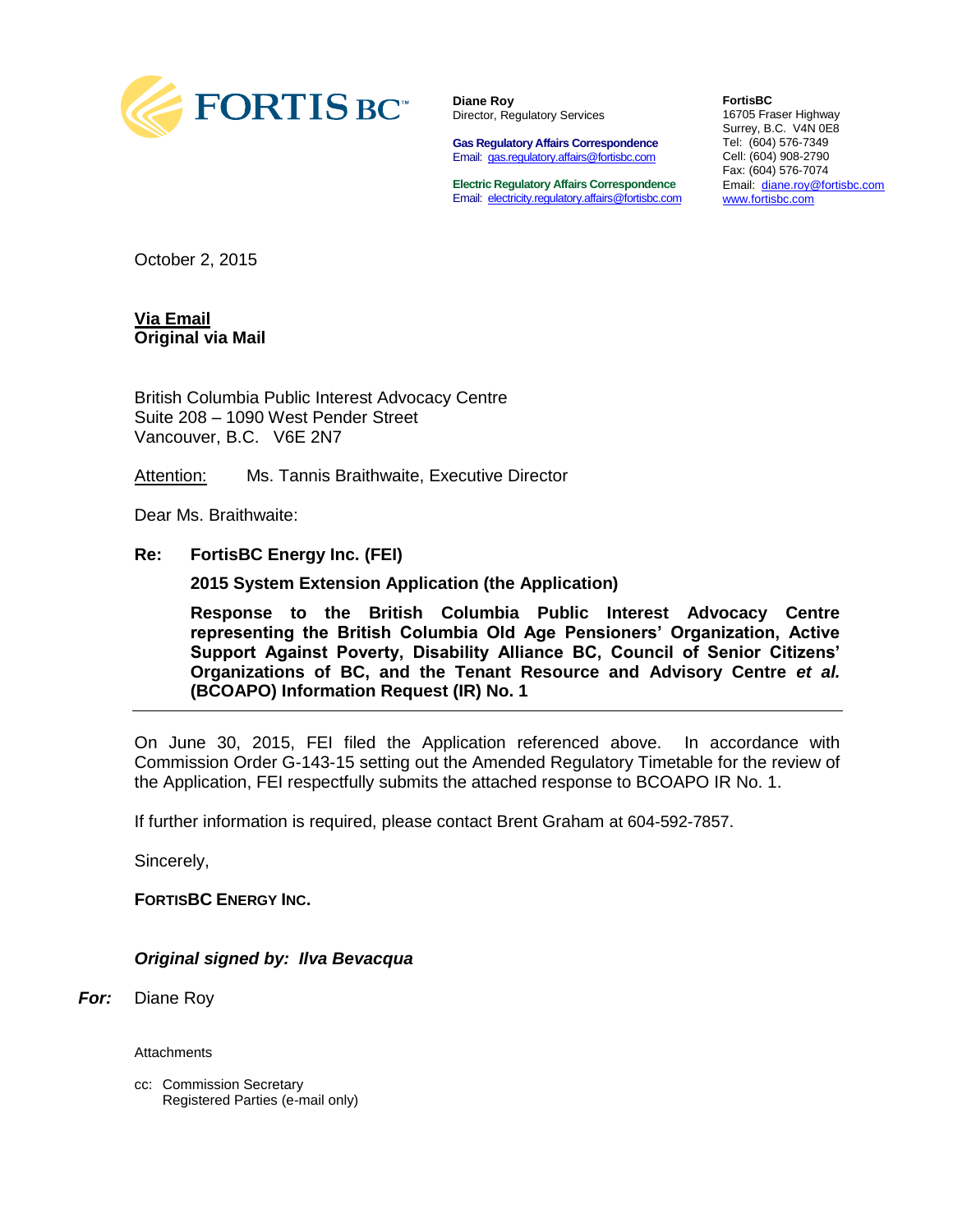

| $\overline{\textbf{5}}$ BC" | FortisBC Energy Inc. (FEI or the Company)<br>2015 System Extension Application (the Application)                                                                                                                                                                                                                                              | Submission Date:<br>October 2, 2015 |
|-----------------------------|-----------------------------------------------------------------------------------------------------------------------------------------------------------------------------------------------------------------------------------------------------------------------------------------------------------------------------------------------|-------------------------------------|
|                             | Response to British Columbia Public Interest Advocacy Centre representing the British<br>Columbia Old Age Pensioners' Organization, Active Support Against Poverty, Disability<br>Alliance BC, Council of Senior Citizens' Organizations of BC, and the Tenant Resource<br>and Advisory Centre et al. (BCOAPO) Information Request (IR) No. 1 | Page 1                              |

# **1.0 Reference: Exhibit B-1, page 3, Approval Sought and page 52, Table 4-2, Extension to 40 year DCF**

- FEI proposes to discontinue use of the 20-year term and replace it with a 40-year Discounted Cash Flow analysis in its MX test.
- 1.1 Please provide the present value of a benefit of \$100 to be realized in 40 years using FEI's current approved WACC to discount the benefit.

## **Response:**

- Using the current 2015 inflation adjusted WACC as defined in the MX Test of 4.9 percent, the
- present value of \$100 to be realized in 40 years is \$14.14 as illustrated in the calculation below.



 extension. The Company does not track the number of customers who decided not to proceed with a system extension due to a high CIAC and is therefore unable to provide an estimate of the number of main extensions that would have proceeded in the past 20 years if a 40 year DCF term was used. However, the Company believes it is reasonable to assume that there would have been more main extensions undertaken in the past 20 years had a 40 year DCF term been used, since the required CIACs would have been lower as a result.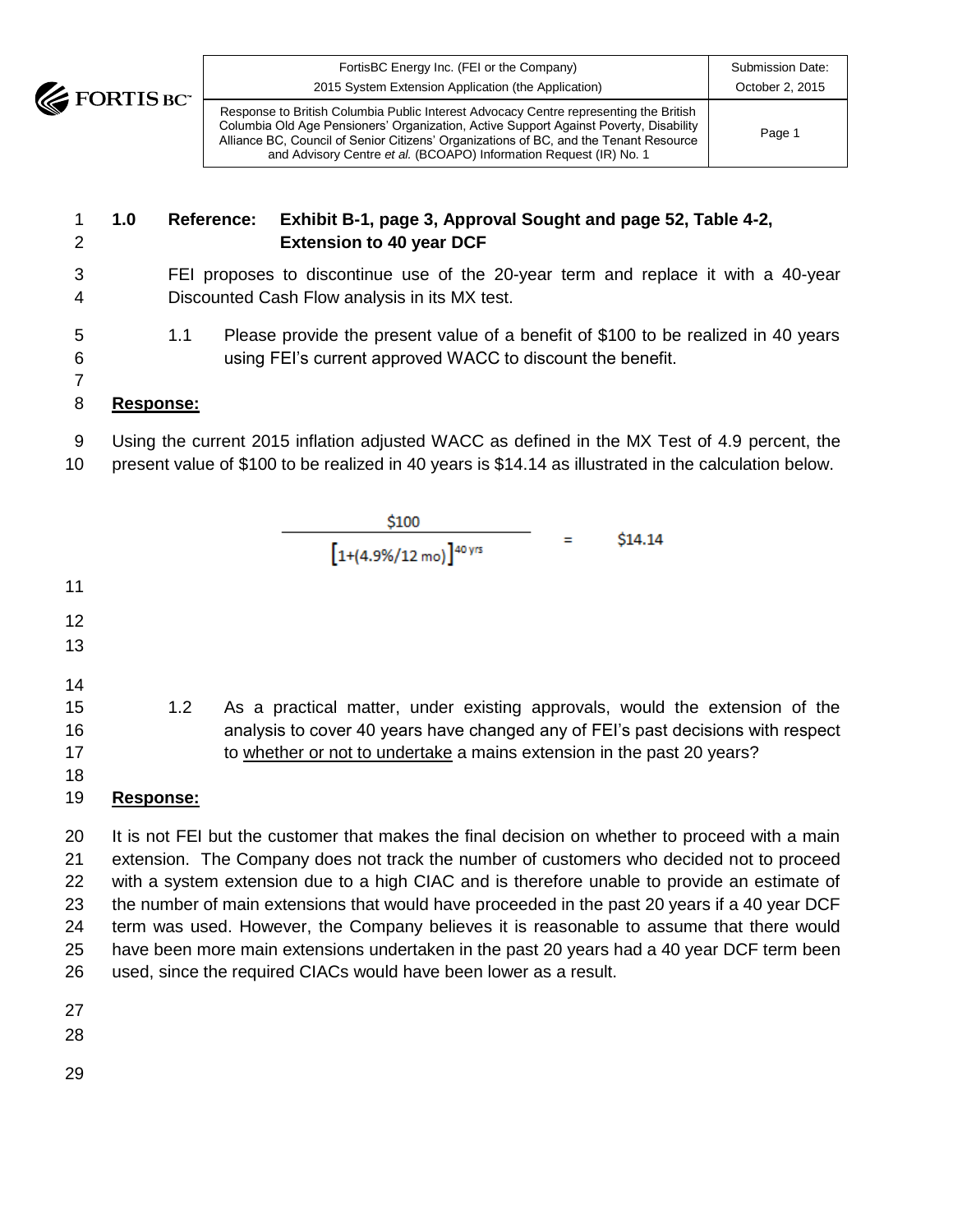**EXECUTE DE** 

| <b>CIM</b><br>U | FortisBC Energy Inc. (FEI or the Company)<br>2015 System Extension Application (the Application)                                                                                                                                                                                                                                              | Submission Date:<br>October 2, 2015 |
|-----------------|-----------------------------------------------------------------------------------------------------------------------------------------------------------------------------------------------------------------------------------------------------------------------------------------------------------------------------------------------|-------------------------------------|
|                 | Response to British Columbia Public Interest Advocacy Centre representing the British<br>Columbia Old Age Pensioners' Organization, Active Support Against Poverty, Disability<br>Alliance BC, Council of Senior Citizens' Organizations of BC, and the Tenant Resource<br>and Advisory Centre et al. (BCOAPO) Information Request (IR) No. 1 | Page 2                              |

 1.3 As a statistical matter, does FEI agree that the greater the forecast period, (i.e., 2 the further out in the future that one forecasts) the larger the forecast error envelope, other things equal?

### **Response:**

 The 40 year DCF term is not based on a forecast period, but rather on the physical life of the assets. That is, once the forecast net cash inflows have been determined for the five year forecast period (or ten year in certain situations as proposed by FEI), the annual cash inflow is held constant and there is no further forecasting required.

- Therefore, although longer forecast periods may in general be subject to greater forecast error
- over the short term, it is not a relevant consideration for the 40 year DCF period as proposed to
- be used for the MX Test.

 Please refer to the response to BCUC IR 1.13.4.4 for a discussion of using a 10 year forecast period as opposed to the five year forecast period.

- 
- 
- 18 1.4 Can FEI confirm that the main reason for increasing the DCF term is to reduce 19 the CIAC received?
- 

## **Response:**

 Not confirmed. The main reason for increasing the DCF term is to more accurately capture the full impact of the benefit of the distribution main installed and to account for the life the asset as opposed to an unrelated 20 year term based on the current horizon for the Long Term Resource Plan. This is further explained in Section 3.3.1.2 of the Application. The practical result of the increased DCF term is an increase in the forecast revenue in the MX Test, which correspondingly lowers the CIAC for prospective customers, all else being equal.

- 
- 

- 1.5 Can FEI confirm that FEI does not get a return (RoE) on CIAC monies received but, rather, CIAC contributions are treated as an offset to the revenue requirement?
-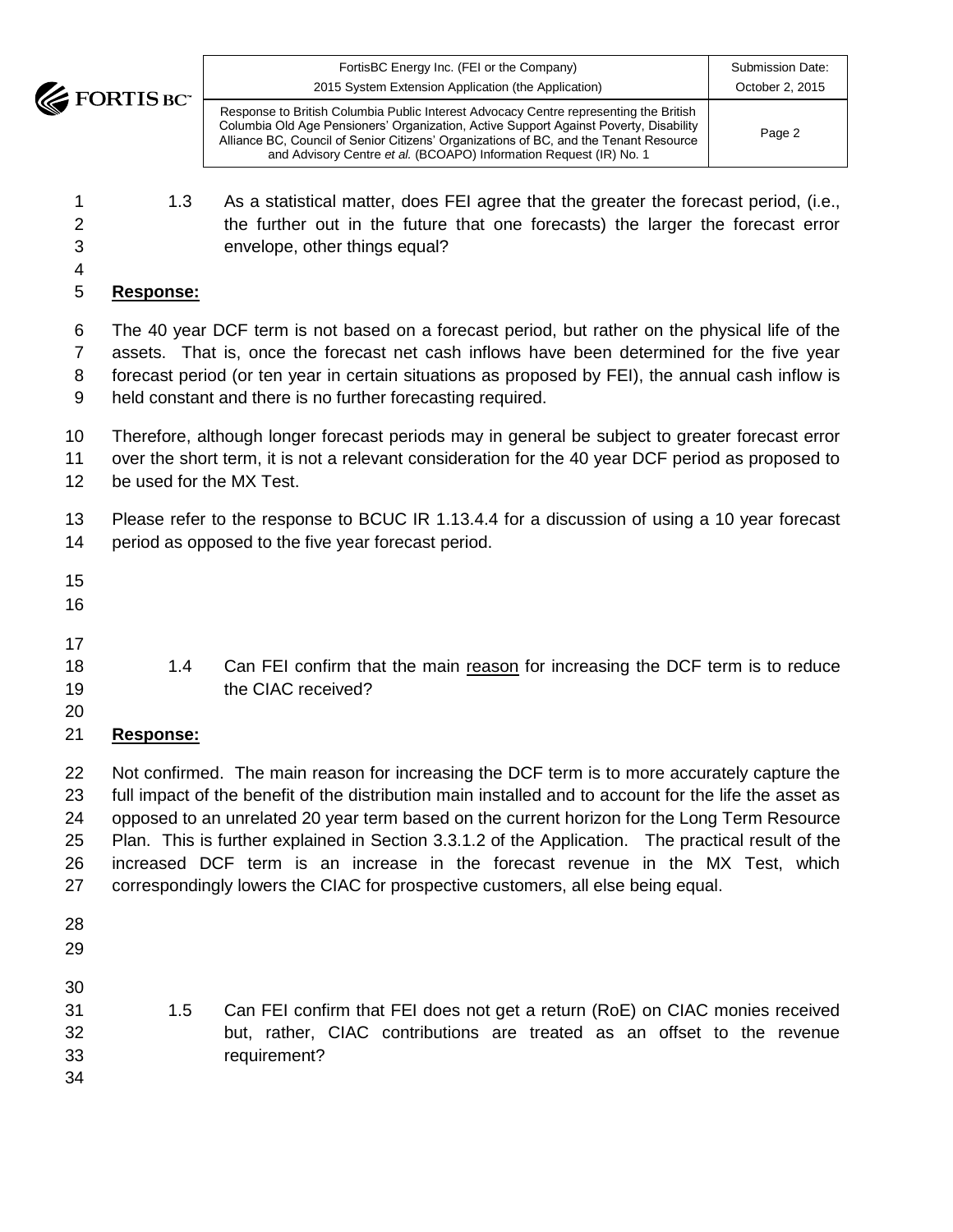

| FortisBC Energy Inc. (FEI or the Company)<br>2015 System Extension Application (the Application)                                                                                                                                                                                                                                              | Submission Date:<br>October 2, 2015 |
|-----------------------------------------------------------------------------------------------------------------------------------------------------------------------------------------------------------------------------------------------------------------------------------------------------------------------------------------------|-------------------------------------|
| Response to British Columbia Public Interest Advocacy Centre representing the British<br>Columbia Old Age Pensioners' Organization, Active Support Against Poverty, Disability<br>Alliance BC, Council of Senior Citizens' Organizations of BC, and the Tenant Resource<br>and Advisory Centre et al. (BCOAPO) Information Request (IR) No. 1 | Page 3                              |

## 1 **Response:**

- 2 Confirmed. A CIAC reduces rate base and as a result earned return (equity and interest costs)
- 3 within the revenue requirement is lower than if there had been no CIAC.
- 4 5
- 
- 6
- 7 1.6 Can FEI confirm that, other things equal, a decrease in CIAC is offset by an 8 increase in rate base?
- 9
- 10 **Response:**
- 11 Confirmed.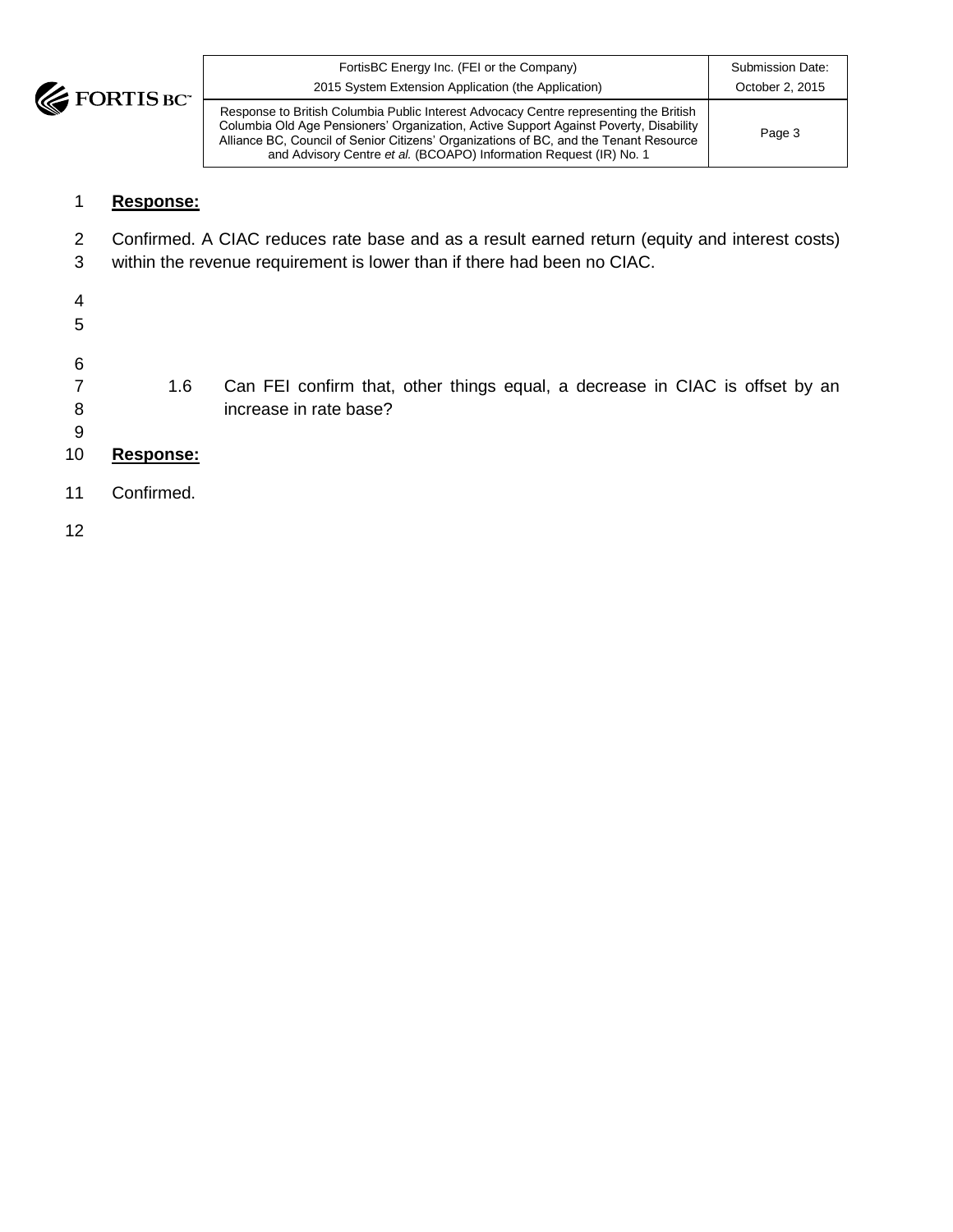**EXECUTE** 

| BC" | FortisBC Energy Inc. (FEI or the Company)<br>2015 System Extension Application (the Application)                                                                                                                                                                                                                                              | Submission Date:<br>October 2, 2015 |
|-----|-----------------------------------------------------------------------------------------------------------------------------------------------------------------------------------------------------------------------------------------------------------------------------------------------------------------------------------------------|-------------------------------------|
|     | Response to British Columbia Public Interest Advocacy Centre representing the British<br>Columbia Old Age Pensioners' Organization, Active Support Against Poverty, Disability<br>Alliance BC, Council of Senior Citizens' Organizations of BC, and the Tenant Resource<br>and Advisory Centre et al. (BCOAPO) Information Request (IR) No. 1 | Page 4                              |

# 1 **2.0 Reference: Exhibit B-1, pages 64-66, System Extension Fund Recommendations**

- 2 FEI proposes to establish a fund of \$1.0M, 2/3 the amount approved for BC Hydro
- 3 2.1 Please provide a comparison of FEI and BC Hydro in terms of (i) total customers, 4 (ii) annual customer additions, and (iii) rate base.
- 5

### 6 **Response:**

7 The requested comparison is provided in the table below, showing FEI's distribution only rate 8 base to be compared to BC Hydro's figure.

|                             | <b>Total (Average)</b><br><b>Customers</b> | <b>Distribution</b><br><b>Rate Base</b> | <b>Annual (Net)</b><br><b>Customer Additions</b> |
|-----------------------------|--------------------------------------------|-----------------------------------------|--------------------------------------------------|
| <b>FortisBC Energy Inc.</b> | $970,407^1$                                | $$1.98$ Billion <sup>2</sup>            | $10.712^{3}$                                     |
| <b>BC Hydro</b>             | $1,935,294^4$                              | \$4.37 Billion <sup>5</sup>             | $20,506^4$                                       |
|                             |                                            |                                         |                                                  |

- 9 10
- 
- 11
- 

12 2.2 Given that the proposal is to cap the customer contribution at \$10K, does FEI 13 expect this fund to materially benefit low-income customers?

#### 14 15 **Response:**

 The SEF is intended to apply to all eligible customers; however, given the new customers in a lower density area will likely have a higher CIAC than those in urban areas, the SEF will have an effect of creating greater equity between new customers in lower density areas of FEI's service area with those new customers in more urban areas. The \$10 thousand is a cap on the amount paid by the SEF per customer and is not a requirement for eligibility for the SEF. Eligibility for the SEF is largely dependent on two main factors: 1) available funds in the SEF, and 2) a minimum PI result of 0.2, as determined by the MX test.

[http://www.bcuc.com/Documents/Proceedings/2014/DOC\\_40964\\_03-07-2014\\_BCH-F2015-](http://www.bcuc.com/Documents/Proceedings/2014/DOC_40964_03-07-2014_BCH-F2015-16RevenueRequirementsApplication.pdf) [16RevenueRequirementsApplication.pdf](http://www.bcuc.com/Documents/Proceedings/2014/DOC_40964_03-07-2014_BCH-F2015-16RevenueRequirementsApplication.pdf)

 $\overline{\phantom{a}}$ 1 FEI 2015 Annual Review Compliance Filing, June 30, 2015, Schedule 8.

<sup>2</sup> Per FEI's compliance filing in its Annual Review for 2015 Delivery Rates, this is equal to the mid-year value of distribution, biogas and NGT plant (cost less accumulated depreciation less net contributions less negative salvage provision).

<sup>&</sup>lt;sup>3</sup> FEI 2015 Annual Review Application, Figure 3-5, year 2015.

<sup>&</sup>lt;sup>4</sup> BC Hydro's 2014/15 annual report, Page 104. Customer additions calculated as the difference between 1,935,294 customers in F2015 and 1,914,788 customers in F2014.

<sup>5</sup> BC Hydro F15-16 Revenue Requirement Application Appendix C, Schedule 10.0, Row 14 Distribution, Column F2015: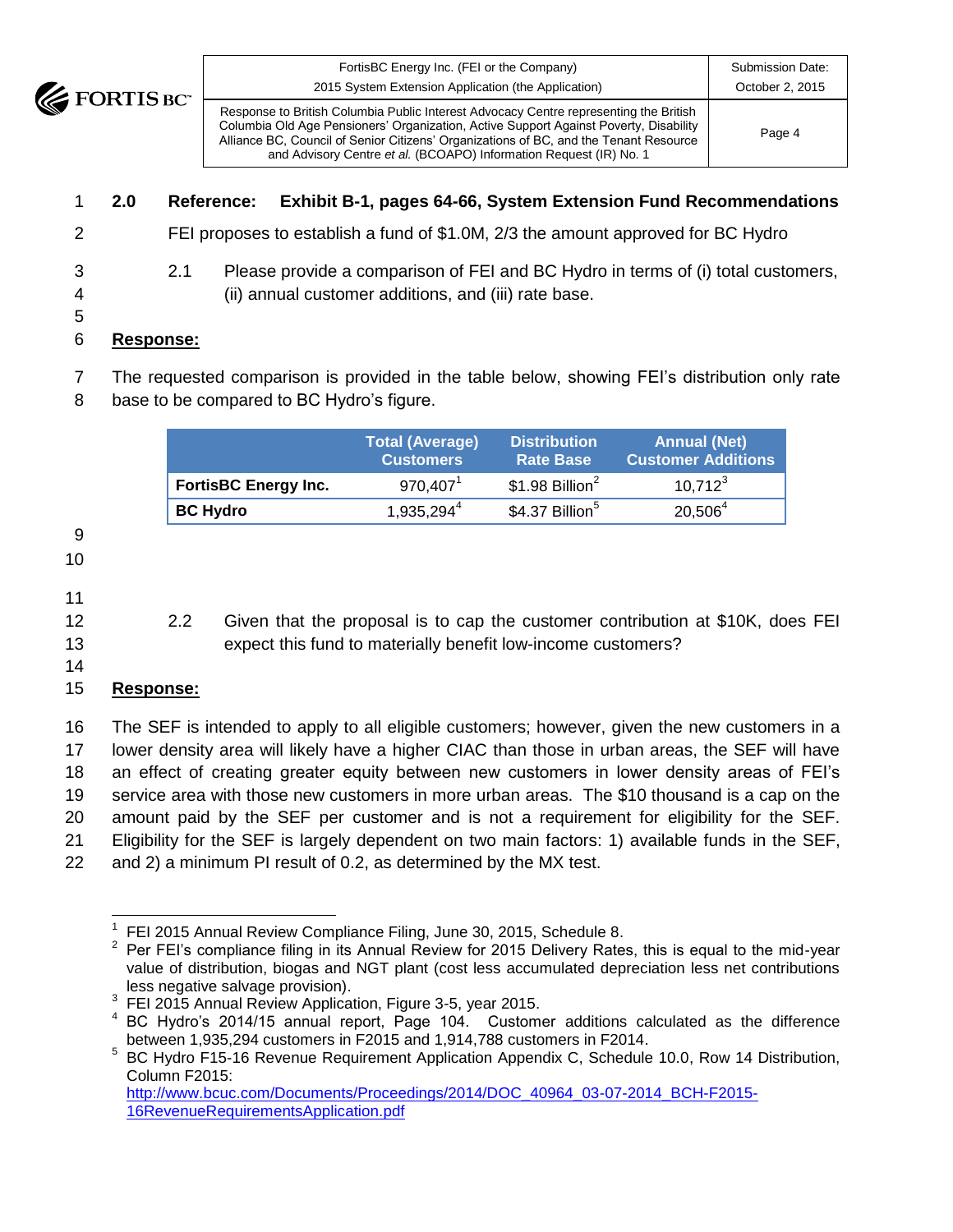

| FortisBC Energy Inc. (FEI or the Company)<br>2015 System Extension Application (the Application)                                                                                                                                                                                                                                              | Submission Date:<br>October 2, 2015 |
|-----------------------------------------------------------------------------------------------------------------------------------------------------------------------------------------------------------------------------------------------------------------------------------------------------------------------------------------------|-------------------------------------|
| Response to British Columbia Public Interest Advocacy Centre representing the British<br>Columbia Old Age Pensioners' Organization, Active Support Against Poverty, Disability<br>Alliance BC, Council of Senior Citizens' Organizations of BC, and the Tenant Resource<br>and Advisory Centre et al. (BCOAPO) Information Request (IR) No. 1 | Page 5                              |

 Any applicant regardless of income level that meets the eligibility requirements as set out in the Application could potentially receive the SEF. However, based on anecdotal feedback from stakeholders in the Company's consultation process, FEI expects the SEF to benefit applicants who live in lower density areas as well as low income applicants. As FEI understands from the consultation, some low income customers had to choose between "heating or eating" due to the high cost of heating with competing energy forms. With access to the SEF, the CIAC contribution (if required) is reduced, and with access to natural gas service, the customer may see the potential for a lower utility bill as more generally discussed in Section 3.2.4.1 of the Application.